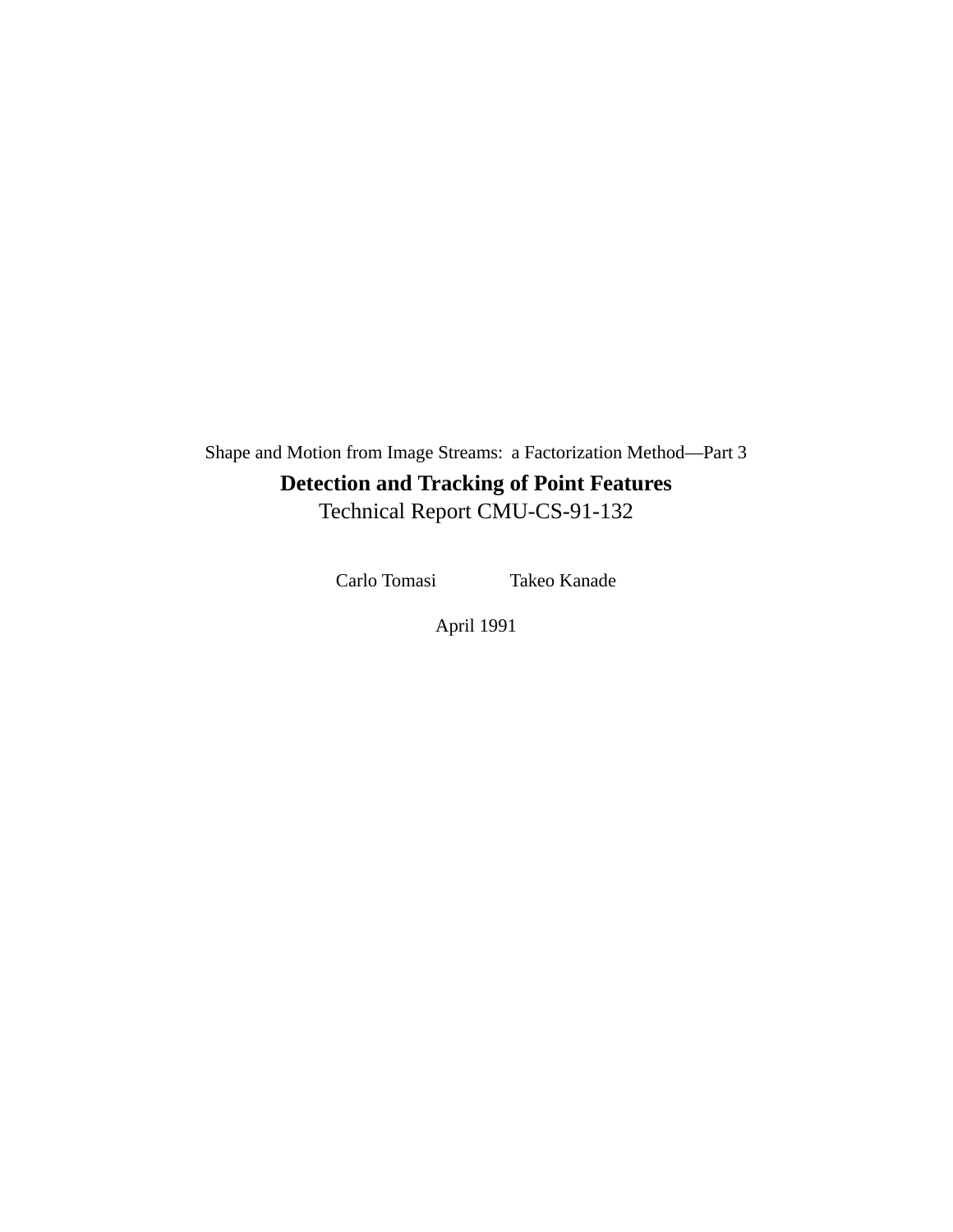#### **Abstract**

The factorization method described in this series of reports requires an algorithm to track the motion of features in an image stream. Given the small inter-frame displacement made possible by the factorization approach, the best tracking method turns out to be the one proposed by Lucas and Kanade in 1981.

The method defines the measure of match between fixed-size feature windows in the past and current frame as the sum of squared intensity differences over the windows. The displacement is then defined as the one that minimizes this sum. For small motions, a linearization of the image intensities leads to a Newton-Raphson style minimization.

In this report, after rederiving the method in a physically intuitive way, we answer the crucial question of how to choose the feature windows that are best suited for tracking. Our selection criterion is based directly on the definition of the tracking algorithm, and expresses how well a feature can be tracked. As a result, the criterion is optimal by construction.

We show by experiment that the performance of both the selection and the tracking algorithm are adequate for our factorization method, and we address the issue of how to detect occlusions. In the conclusion, we point out specific open questions for future research.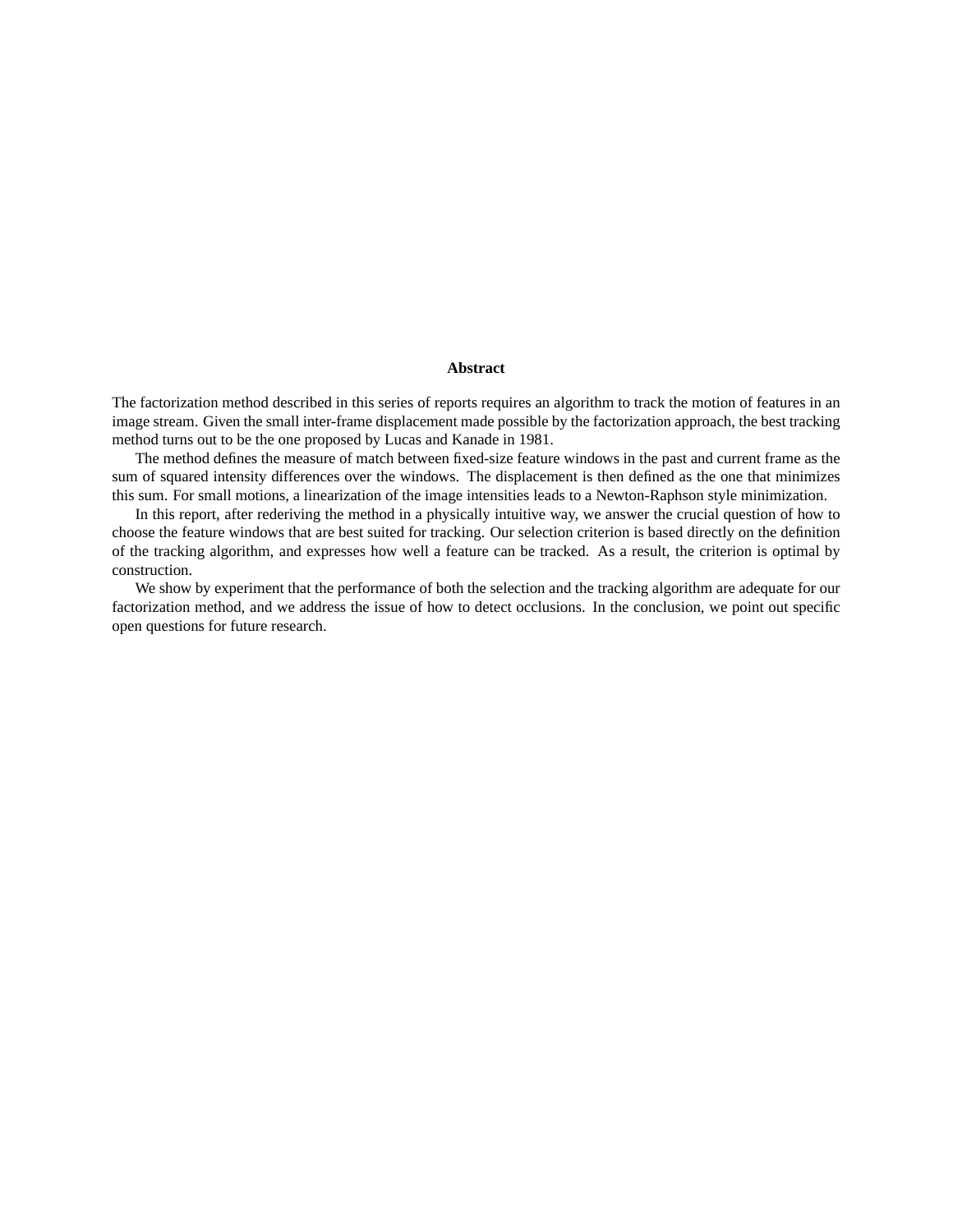# **Introduction**

The factorization method introduced in reports 1 and 2 of this series [12] [13] requires selecting and tracking of features in an image stream. In this report we address the issues involved, and present our algorithm.

In general, two basic questions must be answered: how to select the features, and how to track them from frame to frame. We base our solution to the tracking problem on a previous result by Lucas and Kanade [6], who proposed a method for registering two images for stereo matching.

Their approach is to minimize the sum of squared intensity differences between a past and a current window. Because of the small inter-frame motion, the current window can be approximated by a translation of the old one. Furthermore, for the same reason, the image intensities in the translated window can be written as those in the original window plus a residue term that depends almost linearly on the translation vector. As a result of these approximations, one can write a linear  $2 \times 2$  system whose unknown is the displacement vector between the two windows.

In practice, these approximations introduce errors, but a few iterations of the basic solution step suffice to converge. The result is a simple, fast, and accurate registration method.

The first question posed above, however, was left unanswered in [6]: how to select the windows that are suitable for accurate tracking. In the literature, several definitions of a "good feature" have been proposed, based on an *a priori* notion of what constitutes an "interesting" window. For example, Moravec and Thorpe propose to use windows with high standard deviations in the spatial intensity profile [8], [11], Marr, Poggio, and Ullman prefer zero crossings of the Laplacian of the image intensity [7], and Kitchen, Rosenfeld, Dreschler, and Nagel define corner features based on first and second derivatives of the image intensity function [5], [2].

In contrast with these selection criteria, which are defined independently of the registration algorithm, we show in this report that a criterion can be derived that explicitly optimizes the tracking performance. In other words, we define a feature to be good if it can be tracked well.

In this report, we first pose the problem (chapter 2), and rederive the equations of Lucas and Kanade in a physically intuitive way (chapter 3). Chapter 4 introduces the selection criterion. We then show by experiment (chapter 5) that the performance of both selector and tracker is satisfactory in a wide variety of situations, and discuss the problem of detecting feature occlusion. Finally, in chapter 6, we close with a discussion of the suitability of this approach to our factorization method for the computation of shape and motion, and point out directions for further research.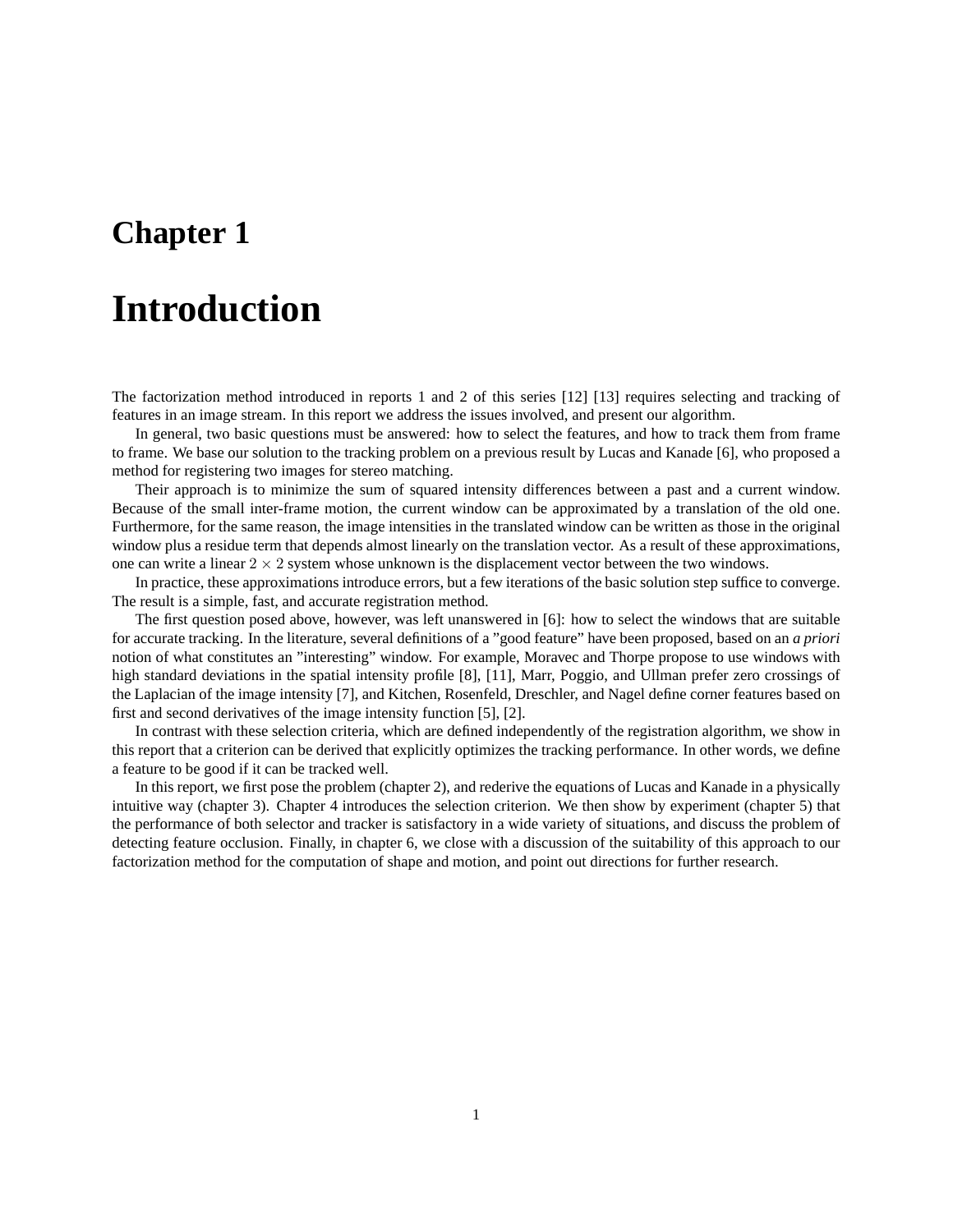## **Feature Tracking**

As the camera moves, the patterns of image intensities change in a complex way. In general, any function of three variables  $I(x, y, t)$ , where the space variables x and y as well as the time variable t are discrete and suitably bounded, can represent an image sequence. However, images taken at near time instants are usually strongly related to each other, because they refer to the same scene taken from only slightly different viewpoints.

We usually express this correlation by saying that there are patterns that move in an image stream. Formally, this means that the function  $I(x, y, t)$  is not arbitrary, but satisfies the following property:

$$
I(x, y, t + \tau) = I(x - \xi, y - \eta, t); \tag{2.1}
$$

in plain English, a later image taken at time  $t + \tau$  can be obtained by moving every point in the current image, taken at time t, by a suitable amount. The amount of motion  $\mathbf{d} = (\xi, \eta)$  is called the *displacement* of the point at  $\mathbf{x} = (x, y)$ between time instants t and  $t + \tau$ , and is in general a function of x, y, t, and  $\tau$ .

Even in a static environment under a constant lighting, the property described by equation (2.1) is violated in many situations. For instance, at occluding boundaries, points do not just move within the image, but appear and disappear. Furthermore, the photometric appearance of a region on a visible surface changes when reflectivity is a function of the viewpoint.

However, the invariant (2.1) is by and large satisfied at surface markings, and away from occluding contours. At locations where the image intensity changes abruptly with  $x$  and  $y$ , the point of change remains well defined even in spite of small variations of overall brightness around it.

Surface markings abound in natural scenes, and are not infrequent in man-made environments. In our experiments, we found that markings are often sufficient to obtain both good motion estimates and relatively dense shape results. As a consequence, this report is essentially concerned with surface markings.

### **The Approach**

An important problem in finding the displacement d of a point from one frame to the next is that a single pixel cannot be tracked, unless it has a very distinctive brightness with respect to all of its neighbors. In fact, the value of the pixel can both change due to noise, and be confused with adjacent pixels. As a consequence, it is often hard or impossible to determine where the pixel went in the subsequent frame, based only on local information.

Because of these problems, we do not track single pixels, but *windows* of pixels, and we look for windows that contain sufficient texture. In chapter 4, we give a definition of what sufficient texture is for reliable feature tracking.

Unfortunately, different points within a window may behave differently. The corresponding three-dimensional surface may be very slanted, and the intensity pattern in it can become warped from one frame to the next. Or the window may be along an occluding boundary, so that points move at different velocities, and may even disappear or appear anew.

This is a problem in two ways. First, how do we know that we are following the same window, if its contents change over time? Second, if we measure "the" displacement of the window, how are the different velocities combined to give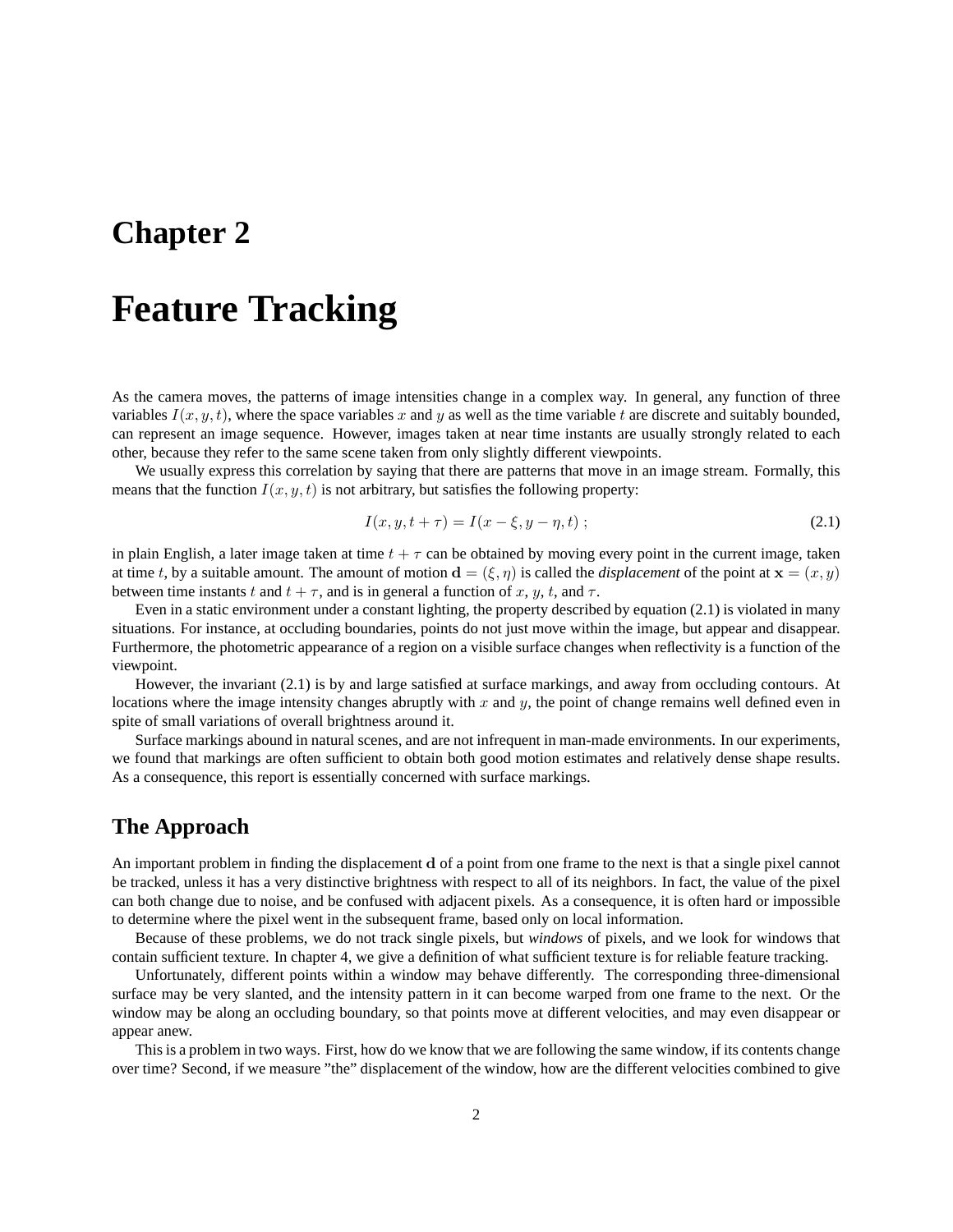the one resulting vector? Our solution to the first problem is residue monitoring: we keep checking that the appearance of a window has not changed too much. If it has, we discard the window.

The second problem could in principle be solved as follows: rather than describing window changes as simple translations, we can model the changes as a more complex transformation, such as an affine map. In this way, different velocities can be associated to different points of the window.

This approach was proposed already in [6], and was recently explored in a more general setting in [10]. We feel, however, that in cases where the world is known to be rigid the danger of over-parametrizing the system outweighs the advantages of a richer model. More parameters to estimate require the use of larger windows to constrain the parameters sufficiently. On the other hand, using small windows implies that only few parameters can be estimated reliably, but also alleviates the problems mentioned above.

We therefore choose to estimate only two parameters (the displacement vector) for small windows. Any discrepancy between successive windows that cannot be explained by a translation is considered to be error, and the displacement vector is chosen so as to minimize this residue error.

Formally, if we redefine  $J(\mathbf{x}) = I(x, y, t + \tau)$ , and  $I(\mathbf{x} - \mathbf{d}) = I(x - \xi, y - \eta, t)$ , where the time variable has been dropped for brevity, our local image model is

$$
J(\mathbf{x}) = I(\mathbf{x} - \mathbf{d}) + n(\mathbf{x}), \qquad (2.2)
$$

where  $n$  is noise.

The displacement vector d is then chosen so as to minimize the residue error defined by the following double integral over the given window  $W$ :

$$
\epsilon = \int_{\mathcal{W}} [I(\mathbf{x} - \mathbf{d}) - J(\mathbf{x})]^2 w \, d\mathbf{x} \tag{2.3}
$$

In this expression, w is a weighting function. In the simplest case, w could be set to 1. Alternatively, w could be a Gaussian-like function, to emphasize the central area of the window. The weighting function  $w$  could also depend on the image intensity pattern: the relation  $(3.3)$  holds for planar patches, and w could be chosen, as suggested in [6], to de-emphasize regions of high curvature.

Several ways have been proposed in the literature to minimize this residue (see [1] for a survey). When the displacement d is much smaller than the window size, the linearization method presented in [6] is the most efficient way to proceed.

In the next chapter, we rederive this method, and explain it in a physically intuitive way. Then, in chapter 4, we show that the registration idea can be extended also to *selecting* good features to track. As a consequence, feature selection is no longer based on an arbitrary criterion for deciding what constitutes a feature. Rather, a good feature is defined as one that can be tracked well, in a precise mathematical sense.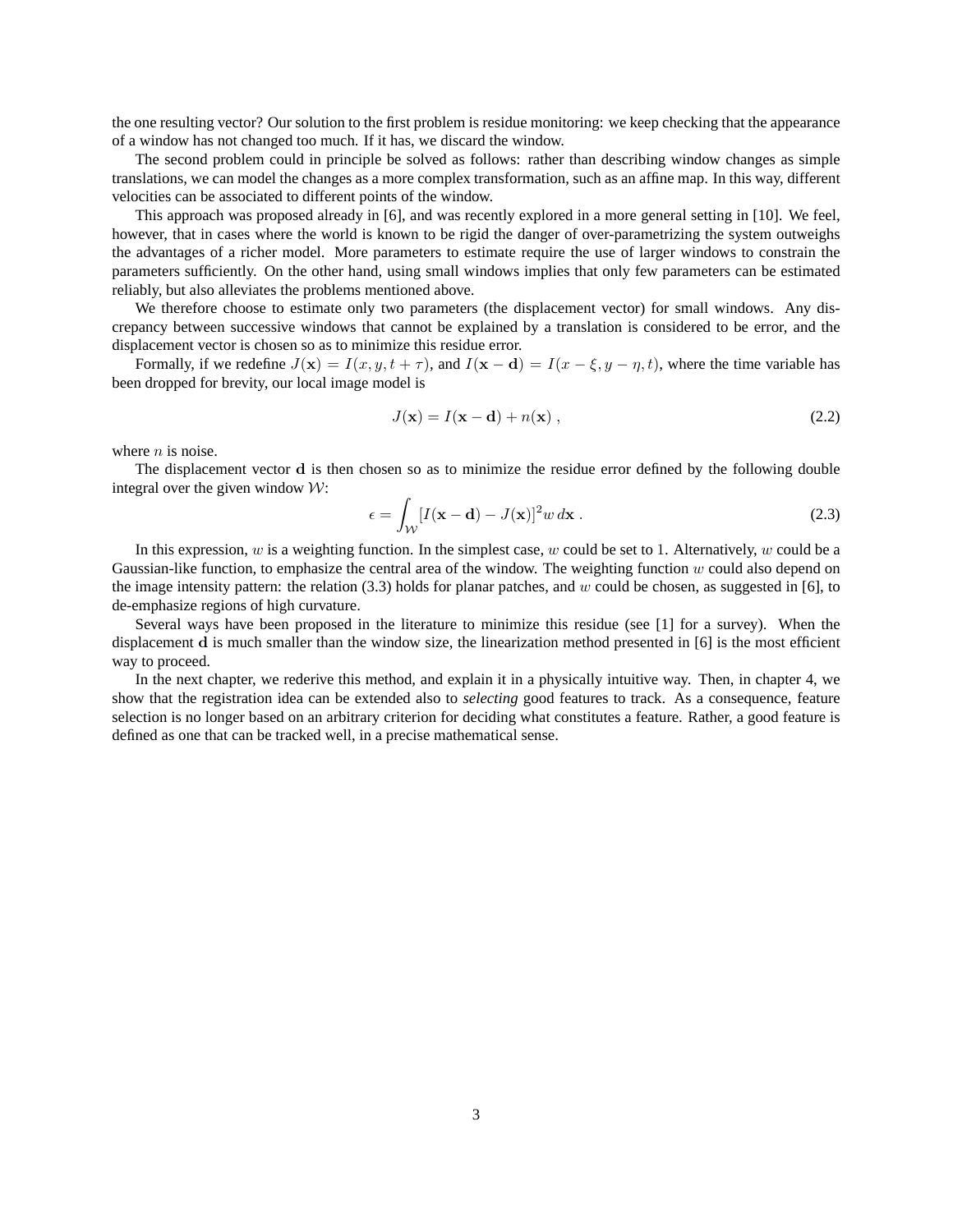# **Solving for the Image Displacement**

In the previous chapter, we justified our local model of image changes as a simple translation, plus some noise (equation  $(2.2)$ ), and we posed the registration problem as the minimization of the error residue defined by equation  $(2.3)$ . In this chapter, we show that if the inter-frame displacement is sufficiently small with respect to the texture fluctuations within the window, the displacement vector itself can be written approximately as the solution to a  $2 \times 2$  linear system of equations.

When the displacement vector is small, the intensity function can be approximated by its Taylor series truncated to the linear term:

$$
I(\mathbf{x} - \mathbf{d}) = I(\mathbf{x}) - \mathbf{g} \cdot \mathbf{d} ,
$$

and we can write the residue defined in equation (2.3) as

$$
\epsilon = \int_{\mathcal{W}} [I(\mathbf{x}) - \mathbf{g} \cdot \mathbf{d} - J(\mathbf{x})]^2 w \, d\mathbf{x} = \int_{\mathcal{W}} (h - \mathbf{g} \cdot \mathbf{d})^2 w \, d\mathbf{x}, \tag{3.1}
$$

where  $h = I(\mathbf{x}) - J(\mathbf{x})$ .

This residue is a quadratic function of the displacement d. As a consequence, the minimization can be done in closed form. Differentiating the last expression of the residue  $\epsilon$  in equation 3.1 with respect to d and setting the result equal to zero yields the following vector equation:

$$
\int_{\mathcal{W}} (h - \mathbf{g} \cdot \mathbf{d}) \mathbf{g} \, w \, dA = 0 \, .
$$

Since  $(g \cdot d)g = (gg^T)d$ , and d is assumed to be constant within W, we have

$$
\left(\int_{\mathcal{W}} \mathbf{g} \mathbf{g}^T w \, dA\right) \mathbf{d} = \int_{\mathcal{W}} h \mathbf{g} w \, dA \, .
$$

This is a system of two scalar equations in two unknowns. It can be rewritten as

$$
Gd = e , \t\t(3.2)
$$

where the coefficient matrix is the symmetric,  $2 \times 2$  matrix

$$
G = \int_{\mathcal{W}} \mathbf{g} \mathbf{g}^T \, w \, dA \,,
$$

and the right-hand side is the two-dimensional vector

$$
\mathbf{e} = \int_{\mathcal{W}} (I - J) \mathbf{g} w \, dA \, .
$$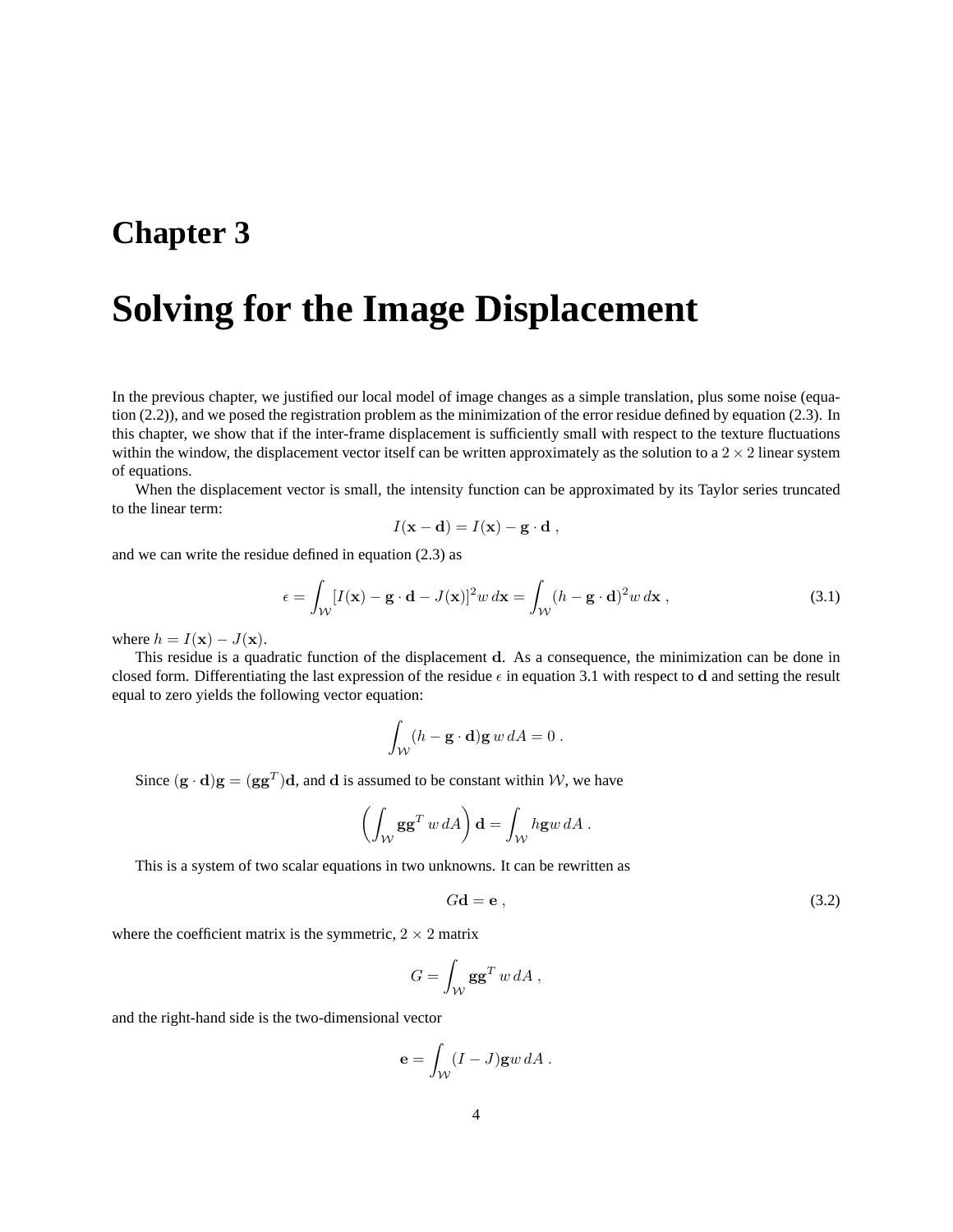

Figure 3.1: Example of image intensity function within a small window.

In the last expression, we wrote h explicitly as the difference between the two frames I and  $J$ .

Equation (3.2) is the basic step of the tracking procedure. For every pair of adjacent frames, the matrix  $G$  can be computed from one frame, by estimating gradients and computing their second order moments. The vector e, on the other hand, can be computed from the difference between the two frames, along with the gradient computed above. The displacement d is then the solution of system (3.2).

#### **Physical Interpretation**

To understand the meaning of this solution, we rederive the expression (3.1) of the residue  $\epsilon$  in a physically more intuitive way.

Consider the intensity function within the window  $W$ . Figure 3.1 shows an example. Make a second copy of it, and superimpose it on the first. There is no space between the two intensity surfaces. If you now move the copy by a small horizontal displacement, a gap forms between the two surfaces.

The width of the gap, measured horizontally, is a function of the displacement between the two intensity patches. When measured vertically, on the other hand, the width of the gap is just the difference between the values of the two intensity profiles.

In the following, we show that for small displacements the horizontal and the vertical width of the gap at a given point in the image are related to each other through the image gradient at that point. As a consequence, we can write the infinitesimal volume of the gap in a neighborhood of a given point in two different ways. One is a function of the displacement, the other is not.

We then look for the displacement that makes the difference between the two expressions as small as possible in the Least Squared Error sense and over the entire window  $W$ . This yields, by a different route, the last expression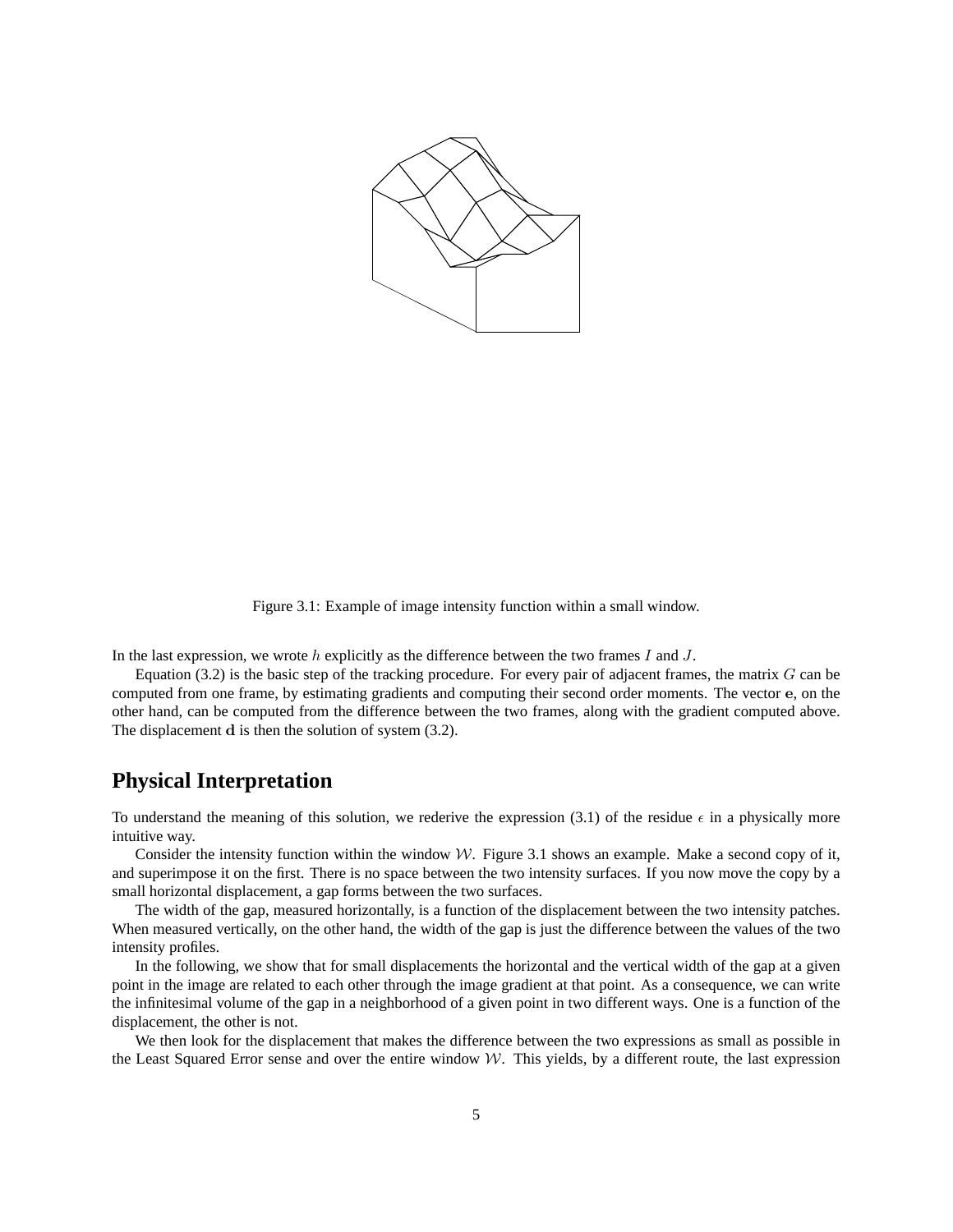

Figure 3.2: Two corresponding image intensity patches (left), and a section of the same through the direction of the gradient (right).  $\Delta$  is the projection of the displacement d along the gradient g.

given in equation (3.1) for the residue  $\epsilon$ .

Figure 3.2 shows a small patch of the intensity function  $I(x)$  and the corresponding translated patch behind it. The same figure shows also a cross section of the two patches along the direction of the image gradient.

The displacement vector **d** is in general in a different direction than the image gradient  $\mathbf{g} = \left(\frac{\partial I}{\partial x}, \frac{\partial I}{\partial y}\right)$ . If the gradient is expressed as

$$
\mathbf{g} = g\mathbf{u} ,
$$

where g is the magnitude of g and u is a unit vector, then the displacement  $\Delta$  measured along the gradient direction is the projection of d along u:

$$
\Delta = \mathbf{d} \cdot \mathbf{u} \ .
$$

From the right part of figure 3.2, we see that the vertical gap width  $h = I - J$  is

$$
h = \Delta \tan \alpha ,
$$

where  $\alpha$  is the maximum slope of the patch. Since the tangent of  $\alpha$  is equal to the magnitude g of the gradient, we can write

$$
h = \Delta g = \mathbf{d} \cdot \mathbf{u} g = \mathbf{d} \cdot \mathbf{g} .
$$

By equating the first and last term, we obtain the following equation relating the image gradient g, the inter-frame displacement  $d$ , and the difference  $h$  between image intensities:

$$
\mathbf{g} \cdot \mathbf{d} = h \tag{3.3}
$$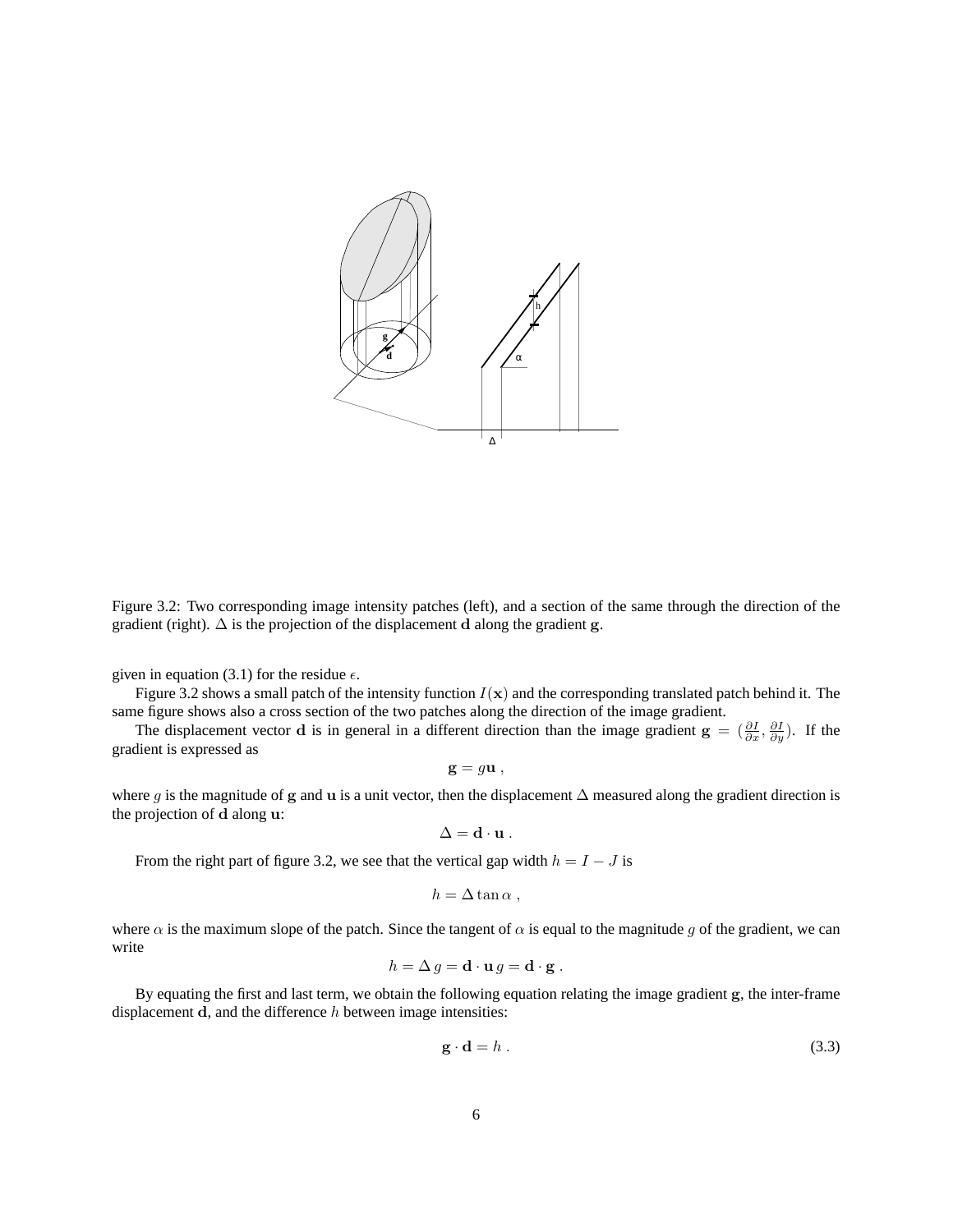This is a scalar equation in the two-dimensional unknown d. The image gradient g can be estimated from one image, while the difference  $h$  is easily computed from both.

The fact that the number of unknowns in equation (3.3) exceeds the number of constraints is called the *aperture problem* in the literature [3], [4]: if we just look at that patch (as if through a small aperture), we cannot determine the displacement d, but at most one component of it.

If we now consider the whole window  $W$ , however, different patches may allow us to compute different components of the displacement vector, assumed to be constant within  $W$ . To combine these measurements, we observe that if the displacement d is assigned a wrong value, there will be a difference between the left and the right-hand side of equation (3.3). The best value for d can be chosen as the one that minimizes the square of that difference, integrated over the entire window. In other words, we minimize the weighted residue

$$
\int_{\mathcal{W}} (h - \mathbf{g} \cdot \mathbf{d})^2 w \, dA
$$

with respect to d. By comparing with equation (3.1), we see that the expression above is equal to the residue  $\epsilon$ , as desired.

Equation (3.3) holds exactly either when the displacement d approaches zero, or when the image intensities are linear functions of the image coordinates x and y. In fact, this equation assumes that the patches in figure 3.2 be planar. For finite displacements, the approximation will cause some error on d especially at high-curvature points in the image intensity function.

As a consequence, the solution d to equation (3.2) will usually contain some error. However, the images can be approximately registered by using this solution, and the basic step (3.2) can be repeated. At every iteration step, images are resampled by bilinear interpolation to achieve subpixel accuracy. The closer we are to the solution, the better the approximations underlying equation (3.2). In practice, we found that very few iterations usually suffice for convergence. We discuss some experiments in chapter 5.

Not all parts of an image lend themselves equally well to this tracking method. For instance, when the intensity pattern I is constant, the matrix G is null, and the displacement d is undefined. In the next chapter, we address the problem of how to select good windows to track.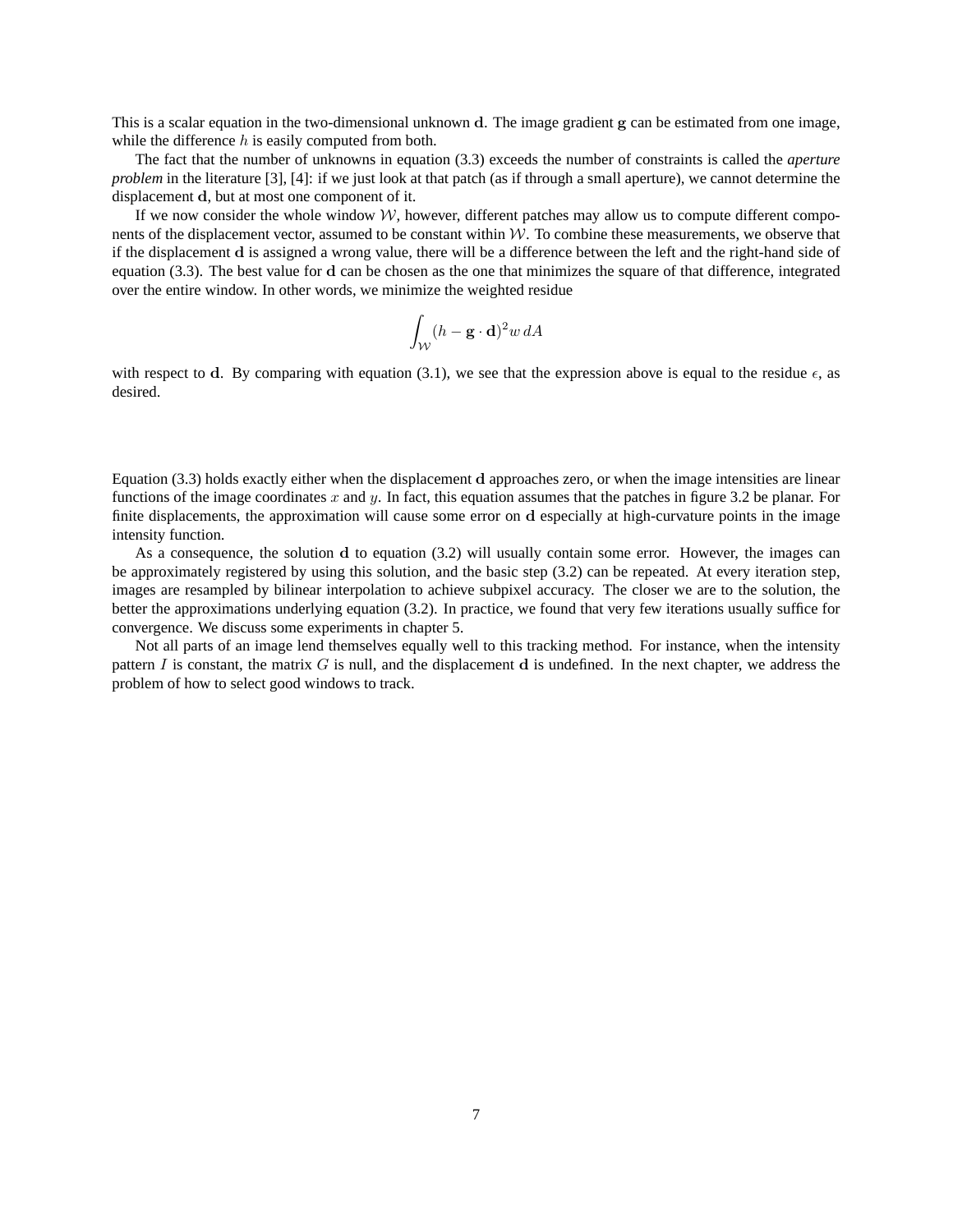## **Feature Selection**

Regardless of the method used for tracking, not all parts of an image contain motion information. Similarly, along a straight edge, we can only determine the motion component orthogonal to the edge.

In general terms, the strategy for overcoming these difficulties is to use only regions with a rich enough texture. In this spirit, researchers have proposed to track corners, or windows with a high spatial frequency content, or regions where some mix of second-order derivatives was sufficiently high.

All these definitions usually yield trackable features. However, these "interest operators" are often based on a preconceived and sometimes arbitrary idea of what a good window looks like. In other words, they are based on the assumption that good features can be defined independently of the method used for tracking them. The resulting features may be intuitive, but come with no guarantee of being the best for the tracking algorithm to produce good results.

Instead, we propose a more principled approach. Rather than defining our notion of a good window *a priori*, we base our definition on the method we use for tracking. A good window is one that can be tracked well. With this approach, we know that a window is omitted only if it is not good enough for the purpose: the selection criterion is optimal by construction.

With the formulation of tracking introduced in the previous section, this concept is easy to formalize. In fact, we can track a window from frame to frame if the system (3.2) represents good measurements, and if it can be solved reliably.

This means that the  $2 \times 2$  coefficient matrix G of the system must be both above the image noise level and wellconditioned. In turn, the noise requirement implies that both eigenvalues of  $G$  must be large, while the conditioning requirement means that they cannot differ by several orders of magnitude.

Two small eigenvalues mean a roughly constant intensity profile within a window. A large and a small eigenvalue correspond to a unidirectional pattern. Two large eigenvalues can represent corners, salt-and-pepper textures, or any other pattern that can be tracked reliably.

In practice, when the smaller eigenvalue is sufficiently large to meet the noise criterion, the matrix  $G$  is usually also well conditioned. This is due to the fact that the intensity variations in a window are bounded by the maximum allowable pixel value, so that the greater eigenvalue cannot be arbitrarily large.

As a consequence, if the two eigenvalues of G are  $\lambda_1$  and  $\lambda_2$ , we accept a window if

$$
\min(\lambda_1, \lambda_2) > \lambda \tag{4.1}
$$

where  $\lambda$  is a predefined threshold.

To determine  $\lambda$ , we first measure the eigenvalues for images of a region of approximately uniform brightness, taken with the camera to be used during tracking. This gives us a lower bound for  $\lambda$ . We then select a set of various types of features, such as corners and highly textured regions, to obtain an upper bound for  $\lambda$ . In practice, we have found that the two bounds are comfortably separate, and the value of  $\lambda$ , chosen halfway in-between, is not critical.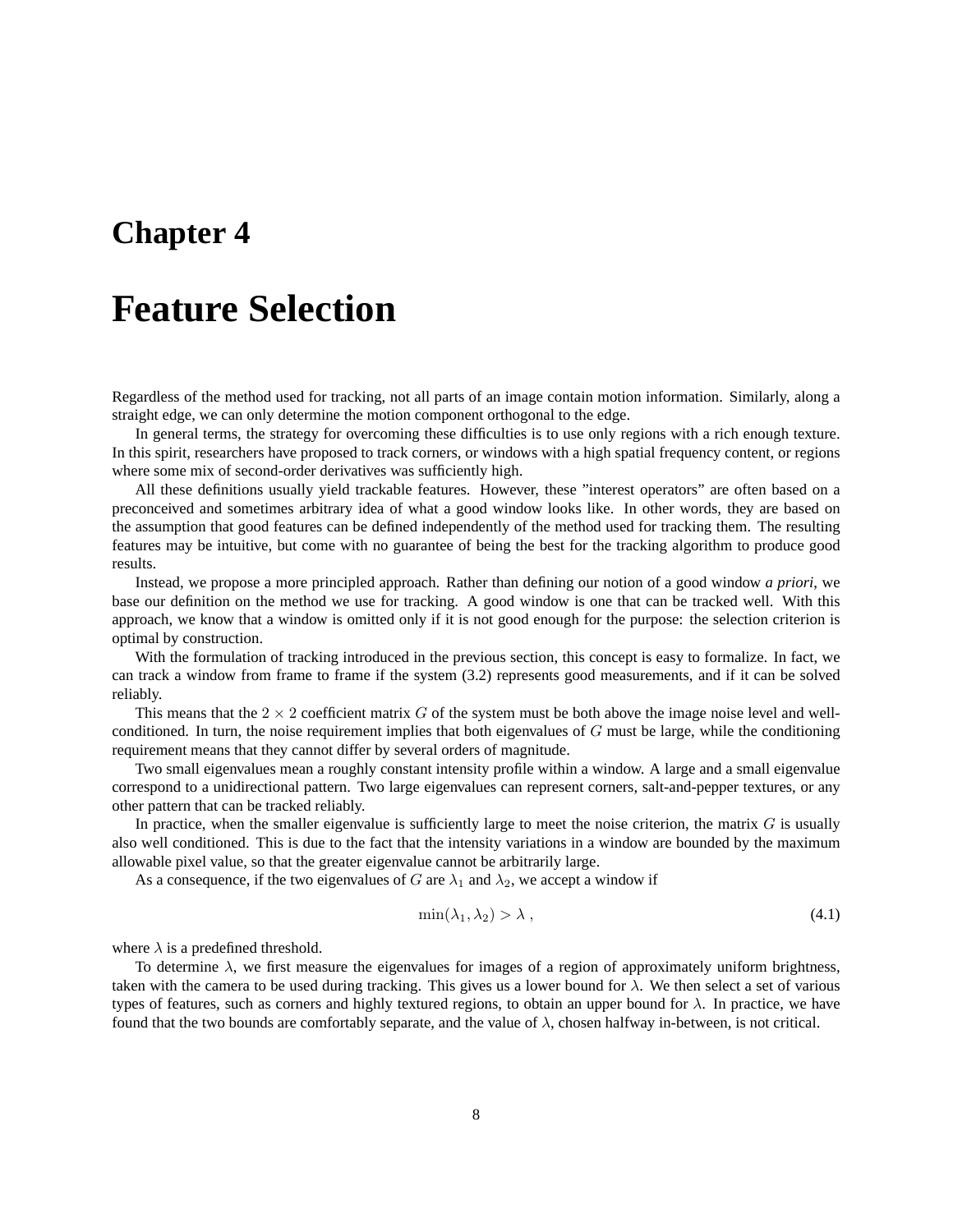## **Experiments**

In this chapter, we evaluate the performance of both feature selection and tracking on real images. To this end, we use a stream of 100 frames, showing surfaces of several different types: a furry puppet, a cylindrical and glossy mug with strong surface markings, an artichoke, a flat model street sign. Figures 5.1 and 5.2 show the first and the last frame of the stream, respectively. Between frames, the camera was translated to the right, producing a displacement of about one pixel per frame.

#### **5.1 Feature Selection**

Figure 5.3 shows an intensity encoding of the value of the smaller of the two eigenvalues of the tracking matrix  $G$  (see equation 3.2) for all the square windows of size 15 in the first frame. We call this the *minor* eigenvalue.

Figure 5.4 shows a histogram of the eigenvalues displayed in figure 5.3. For feature detection, we choose a threshold somewhere in the large gap between the near-zero and the higher cluster. Because of the size of that gap, the threshold value is not critical. We select a value of 10.

The feature selection algorithm sorts the minor eigenvalues in decreasing order, and picks feature coordinates from the top of the sorted list. Every time a coordinate pair is selected, it is assigned a new feature number. To obtain nonoverlapping features, all the features in the list that overlap the window centered at the selected pair are deleted. Figure 5.5 shows the feature windows computed from the frame in figure 5.1. If desired, the requirement of zero overlap can be relaxed by enforcing a minimum distance between window centers smaller than the window size.

From figure 5.5, we see that the eigenvalue criterion selects the corners on the mug as well as fuzzier features on the puppet, both along the edges of the spots, and elsewhere. Also, a considerable number of features is found on the artichoke, where the intensity patterns are very irregular. The background, as well as the relatively uniform areas on the pedestrian sign and on the mug, contain no features. It is doubtful that any useful motion information can be extracted from those areas.

No features are found along the straight edges on the mug. These edges are characterized by a nearly-zero minor eigenvalue, and are good examples of regions suffering from the so-called "aperture problem" discussed in chapter 3.

Figures 5.6 and 5.7 show four sample feature windows. Each pair of illustrations shows the grey values within a window, and its isometric plot. All feature windows have substantial variations of intensity, but can hardly be classified as "corners".

An interesting phenomenon can be noticed in figure 5.5 concerning features at the corners on the mug: these windows are almost invariably positioned so that the corner in each of them is at the very edge of the window, which is filled by the brighter side of the corner (see for instance feature number 1).

This phenomenon is due to the fact that the intensity variations in the bright regions, albeit very small, are larger than those in the dark regions. The odd placement of the corner windows, then, indeed maximizes the intensity variations within the windows.

Although this phenomenon presented no difficulty in our experiments, it is possible that with noisier images the "interesting" part of the feature is lost from one frame to the next because it is too close to the window boundary. We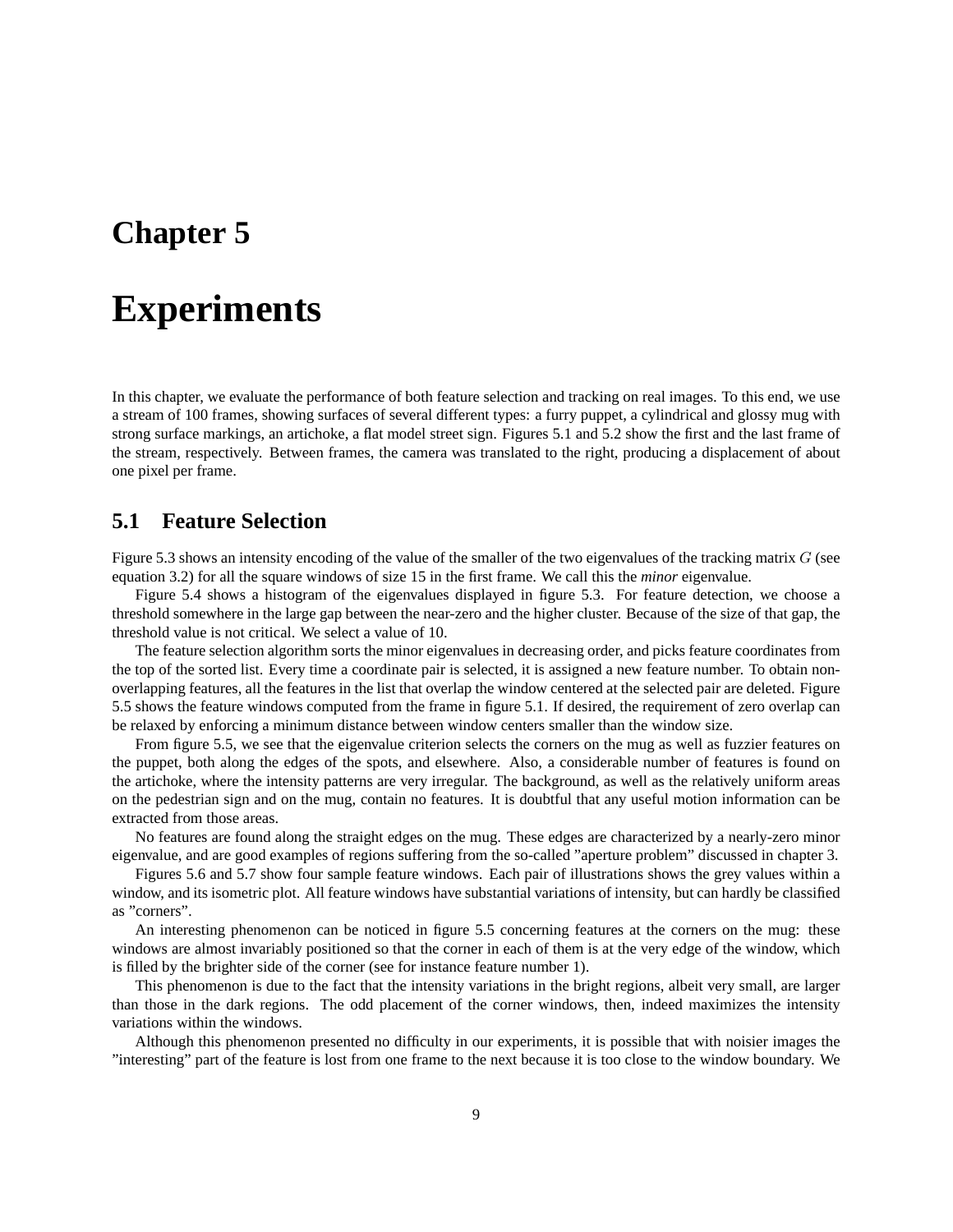

Figure 5.1: The first frame of the stream used in the experiments.



Figure 5.2: The last frame of the stream. The total image displacement from first to last frame is about 100 pixels (one pixel per frame).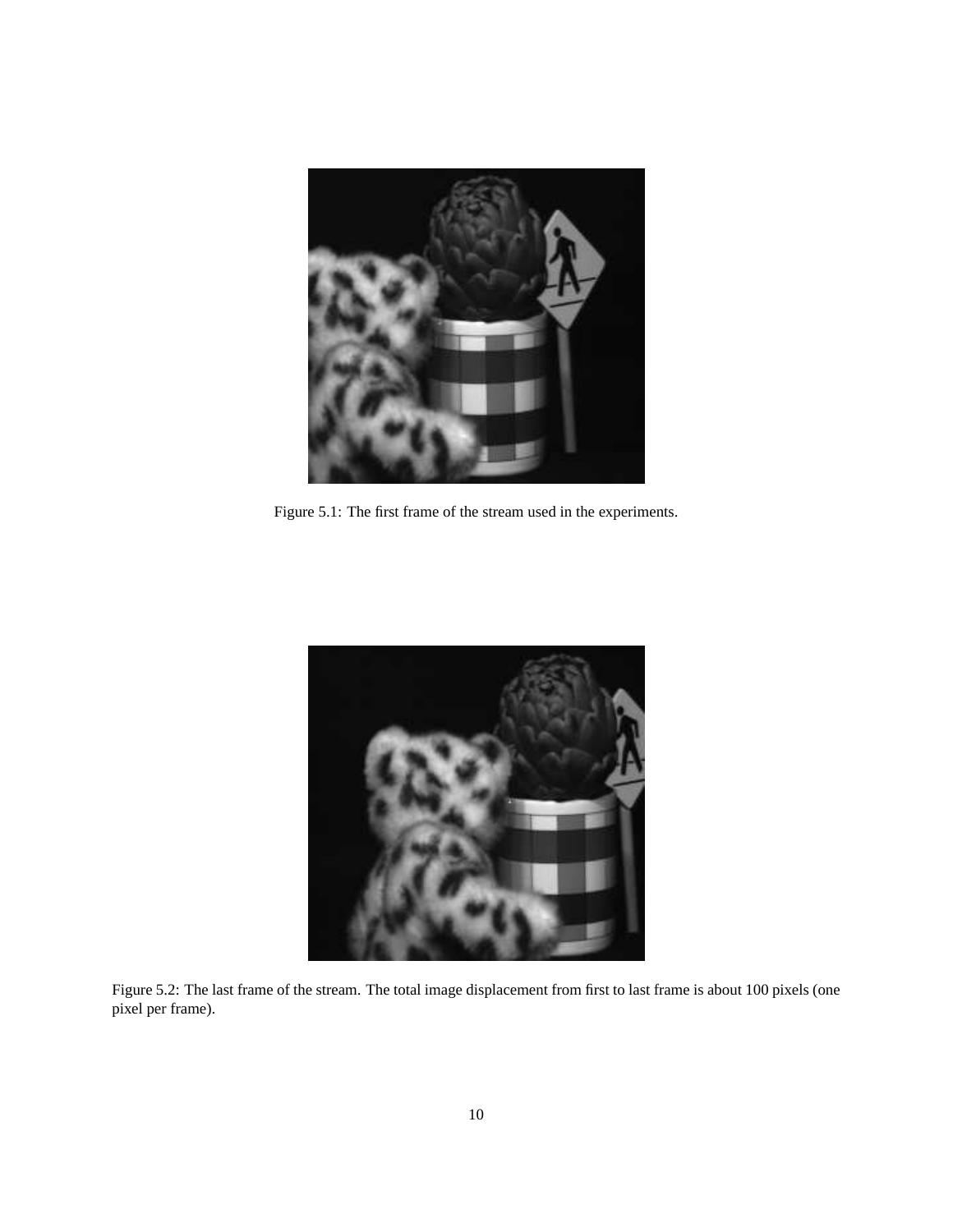

Figure 5.3: The minor eigenvalue of G (see equation  $(3.2)$ ) for the first frame in the stream (figure (5.1)). Brighter areas correspond to higher values. The intensities in this display were compressed logarithmically. The square patterns reflect the shape of the  $15 \times 15$  window used by the detector (and the tracker).

leave the exploration of this conjecture to future work.

### **5.2 Tracking**

Figure 5.8 shows the last of the 100 frames in the sequence, with the superimposed features, as tracked by the algorithm. Each feature required typically fewer than five iterations of the basic tracking step (see equation 3.2) to stabilize the displacement estimate to within one hundredth of a pixel.

217 of the 226 features selected in the first frame survive tracking throughout the stream. No gross errors are made for any of the surviving features. Of the nine missing features at the end of the stream, six disappear off the right image boundary. Of the other three, two (201 and 207, on the fur of the puppet) are too weak to be tracked.

The ninth missing feature, number 79, on the right side of the mug in figure 5.5, is lost because in frame 40 the tracker did not converge within ten iterations. It would have taken 14 iterations for complete convergence, that is, to bring the change in displacement due to a new iteration below one hundredth of a pixel. The reason for the large number of iterations is that feature 79 is on top of a glossy surface viewed at a substantial slant angle. This causes the feature window to change its appearance substantially from frame to frame.

During tracking, a cumulative residue is computed for each feature window. This residue is defined as the rootmean-squared intensity difference between the first and the current window. The cumulative residue is plotted in figure 5.9 as a function of the frame number. Notice that most of the residue curves grow at the rate of about one intensity level per pixel every one-hundred frames. As discussed below, a larger residue may indicate occlusion.

#### **Window Size and Occlusion**

As discussed in chapter 3, smaller windows are more sensitive to noise. However, they are also less likely to straddle surface discontinuities, or to be affected by distortions due to changes of viewpoint. To illustrate this point, we compared tracking of feature number 2 with square windows 15 and 31 pixels wide. Feature number 2 is the head of the pedestrian on the sign (see figure 5.6). In figure 5.10, the tracks left by feature number 2 are shown for the two window sizes.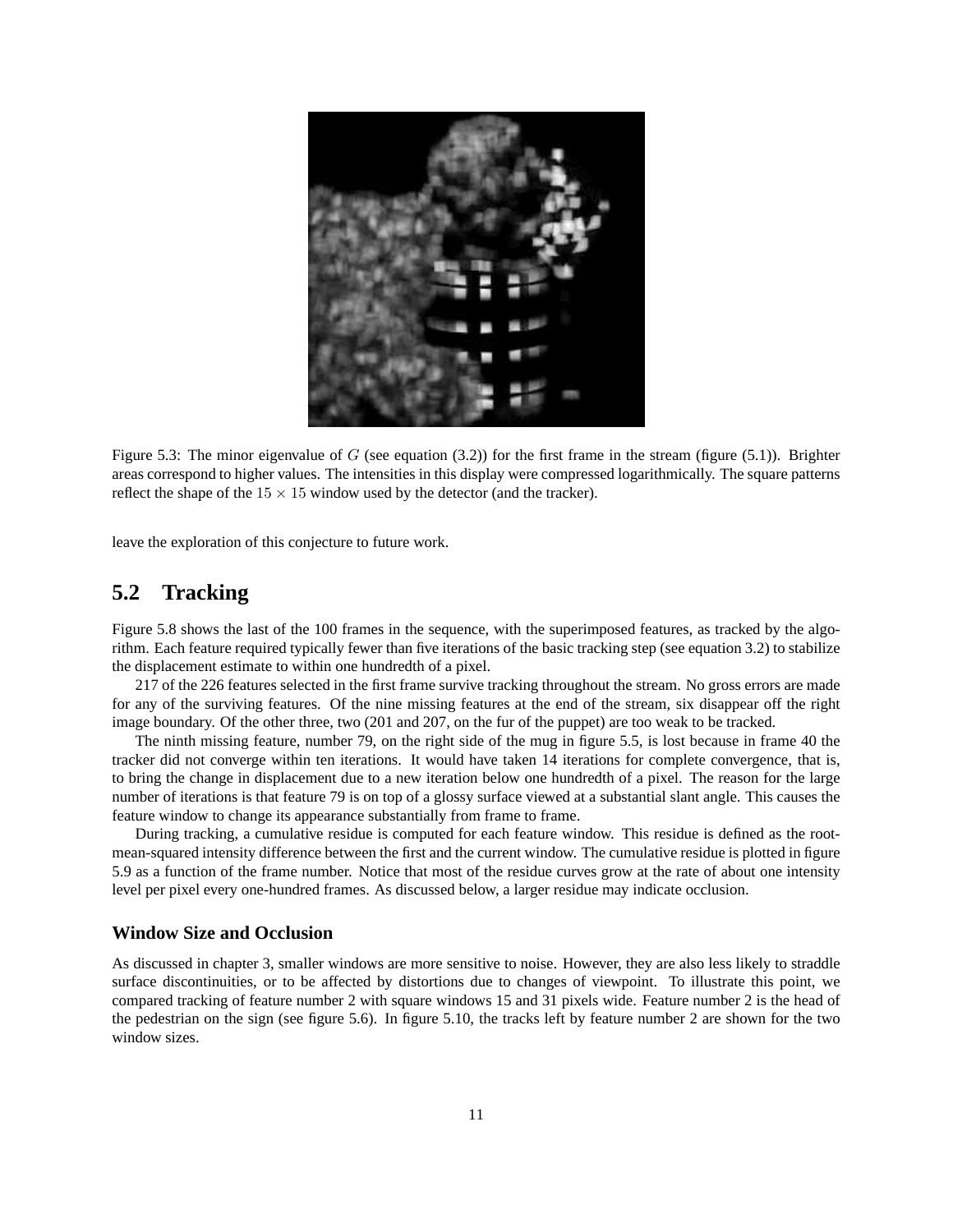

Figure 5.4: Histogram of the minor eigenvalues. Notice the wide gap between the near-zero values, corresponding to the background and to uniform regions in frame 1, and the upper cluster.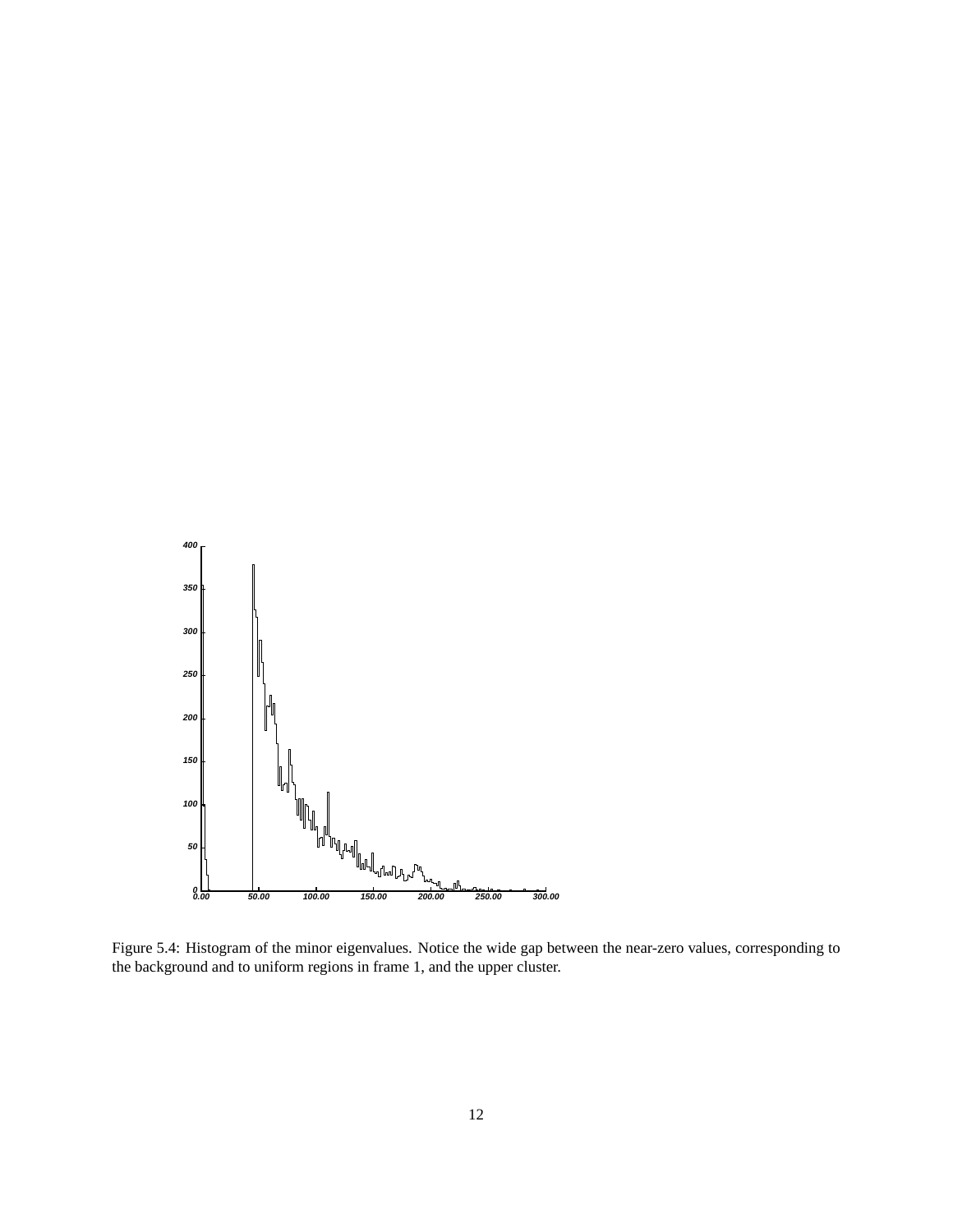

Figure 5.5: The non-overlapping features produced by thresholding the eigenvalues of figure 5.3 with a value of 10. Some features are numbered for reference in the text.

At the end of the tracking process, there is a difference between the results: the discrepancy is of about 3 pixels horizontally, and about 0.8 pixels vertically. One of the two final coordinate pairs must be wrong. The reason for the discrepancy can be seen from figure 5.11, which shows the first and last windows in the stream with the 31-pixel windows. Halfway through the stream, the edge of the artichoke appeared in the window, causing the error in the displacement values.

Small windows minimize these occlusion problems. On the other hand, they will occur no matter what the size of the window. The dashed line in figure 5.9 suggests a threshold on the cumulative residue for the detection of occlusions. Of the features above the threshold, those numbered 7, 8, 12, 16, 17, and 97 are occlusions. The other features, numbered 1, 4, 30, are in an area of the mug that receives strong reflections from the light source. As a result, the overall intensity pattern changes substantially from the first to the last frame, increasing the value of the residue even if the features are tracked well (compare figure 5.5 with the last frame, figure 5.8).

This simple occlusion detection method would identify most occlusions, at least for the sequence used for this experiment. It is possible that modeling window changes as affine transformations, rather than simple translations, increases the separation between good and bad residues, thus yielding a more reliable detection.

#### **False Features**

Other occlusion phenomena produce problems that are more difficult to detect. For instance, feature number 45 starts at the intersection of the right boundary of the artichoke with the upper left edge of the traffic sign (see figure 5.5). As the camera moves, the local appearance of that intersection does not change, but its position in space slides along both edges. The tracker cannot notice the problem, but the feature would create a bad measurement for any motion and shape method that assumes that features correspond to static points in the environment. However, this problem can be detected in three dimensions, after the motion and shape algorithm has been applied.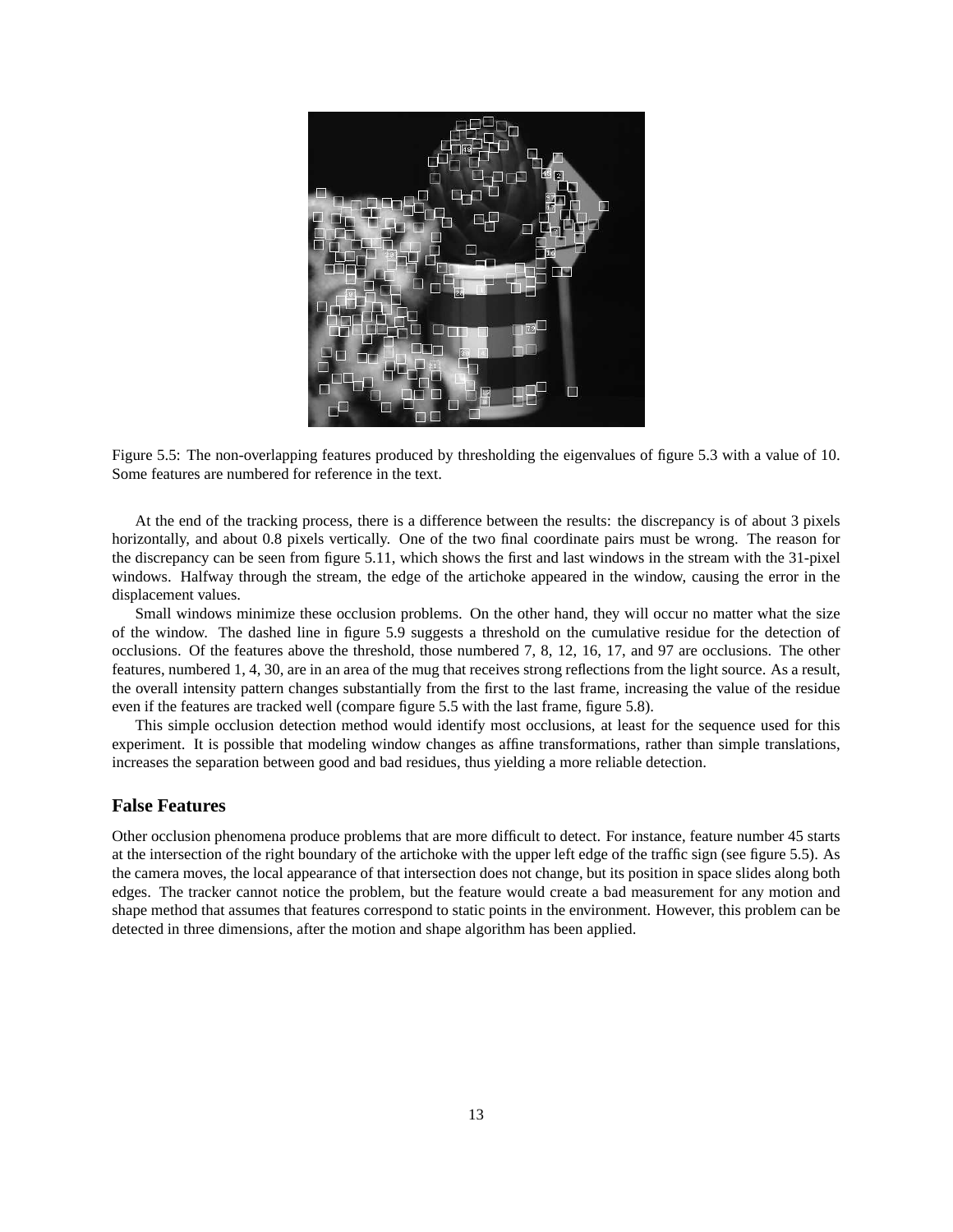







Figure 5.6: Two sample feature windows: the head of the man on the pedestrian sign (feature 2), and a corner on the mug (feature 28).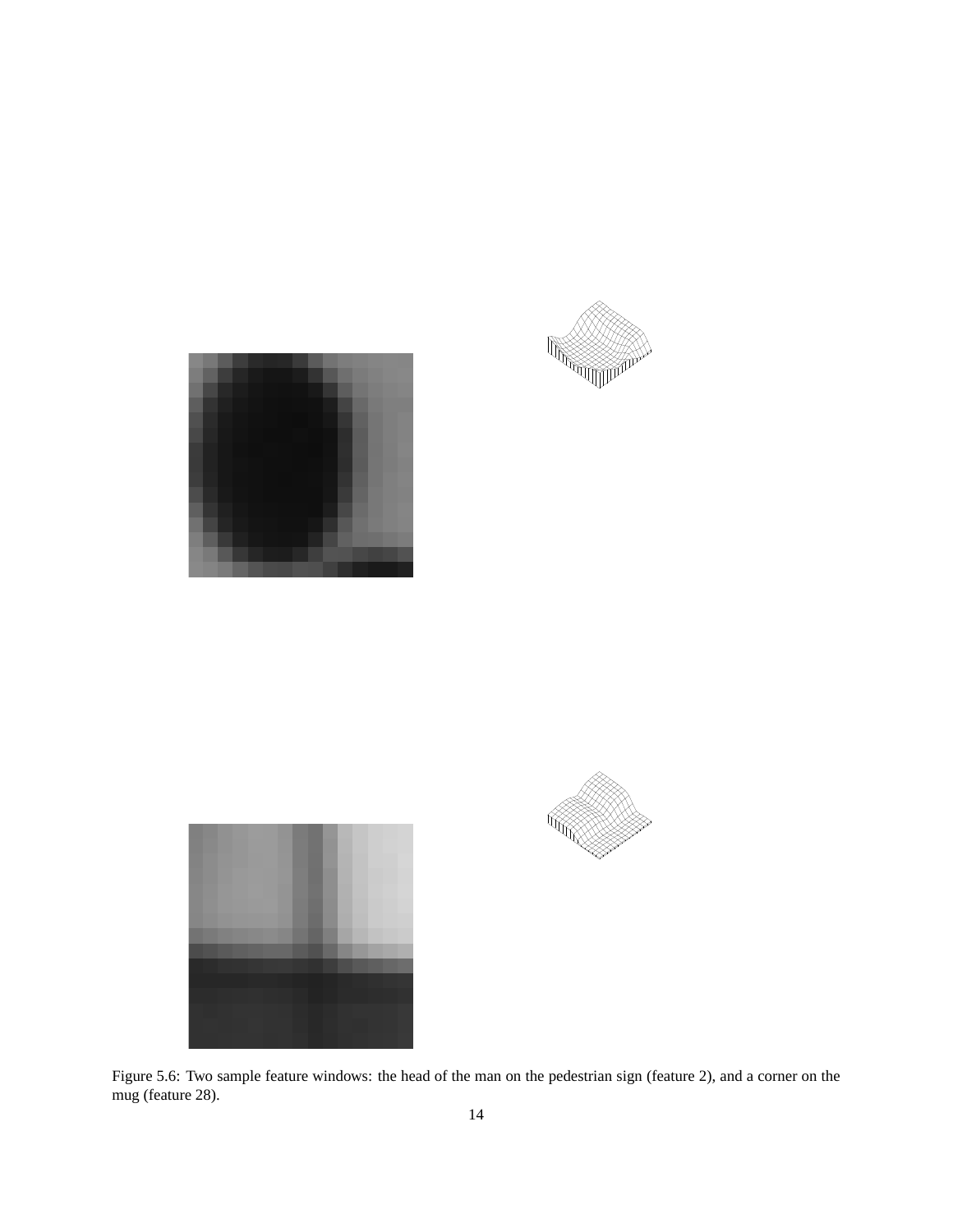



Figure 5.7: Two mole sample feature windows: a detail of the artichoke (feature 48), and a spot on the puppet (feature  $211$ ).



Figure 5.8: The features surviving through the 100 frames. Of the 226 starting features, only nine disappear, six of them off the right image boundary.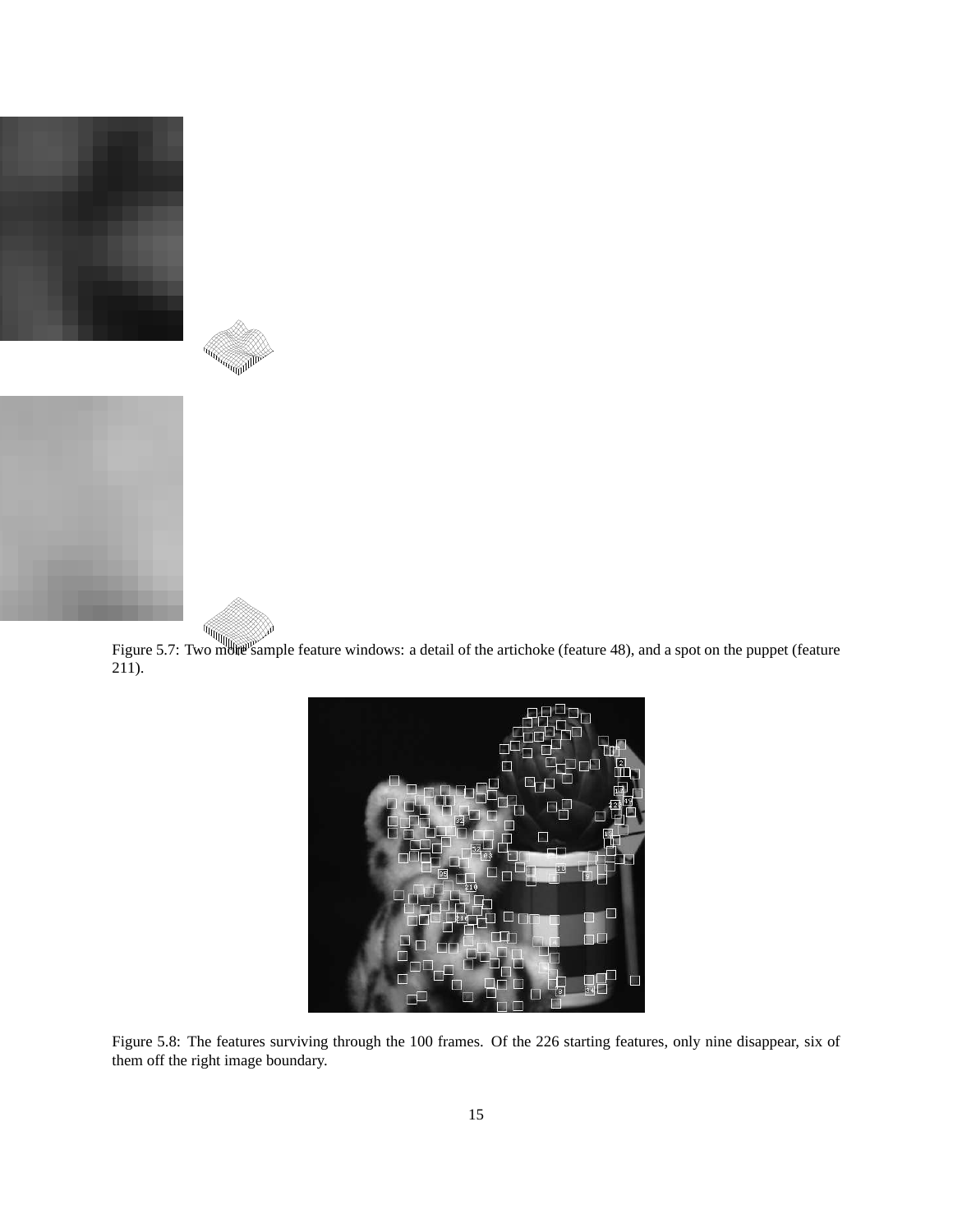

**0.00 0.00 10.00 20.00 30.00 40.00 50.00 60.00 70.00 80.00 90.00 100.00** selected by our method. **"Inits are intelasity devels per pixel, wersus the** frame number. Features 7, 8, 12, 16, 17, and 97 are occluded during the stream.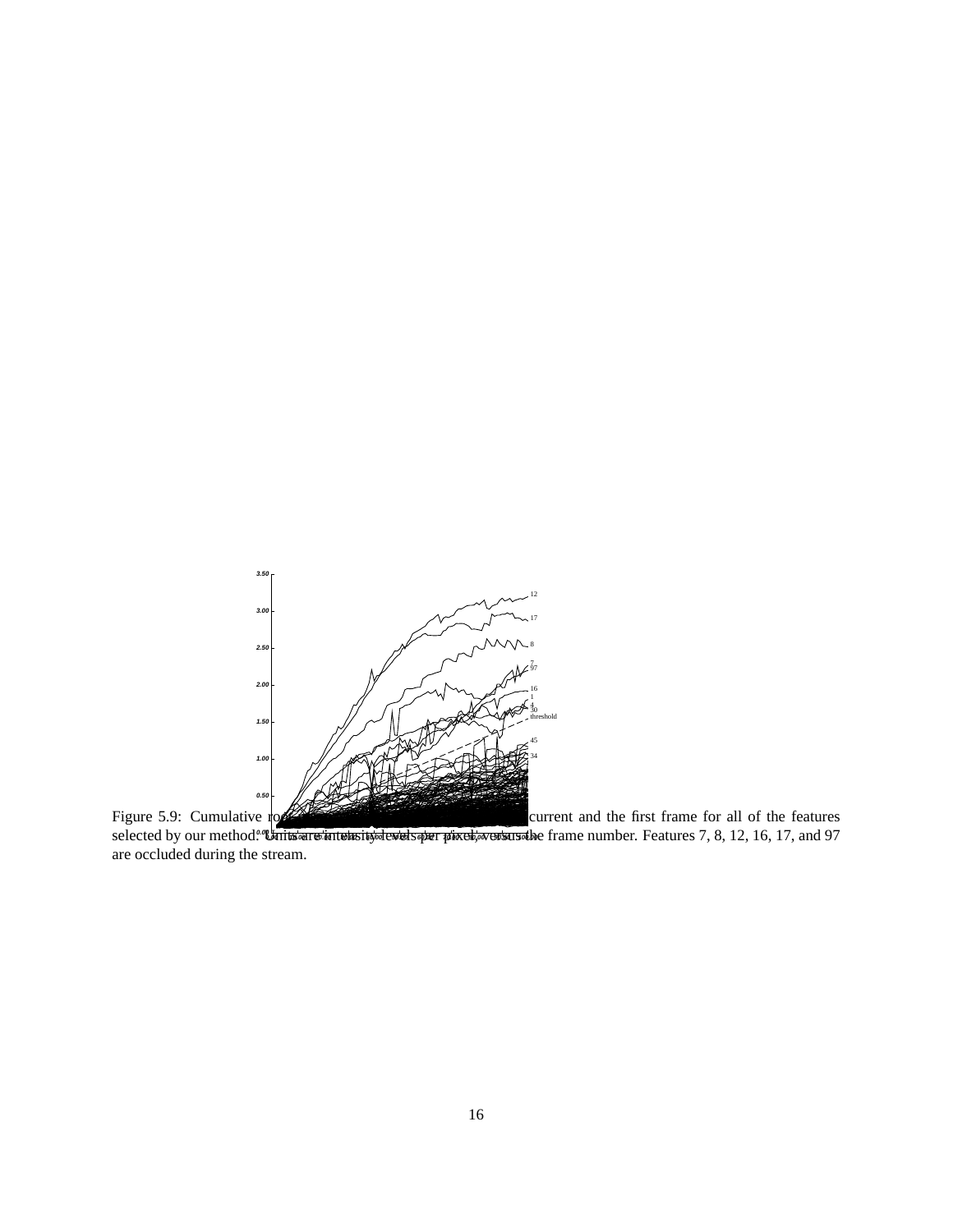Figure 5.10: Results of tracking feature 2 (the man's head on the sign) with two different window sizes (square windows of 15 and 31 pixels). The distance between the right endpoints is about 3 pixels horizontally and 0.8 pixels vertically.



Figure 5.11: A large window is more likely to change dramatically during camera motion. Here, the boundary of the artichoke appears within the large  $31 \times 31$  window of feature 2 (the head of the pedestrian on the sign) somewhere between frame 1 (top) and 100 (bottom), causing the error in figure 5.10. The smaller,  $15 \times 15$ , window (outlined in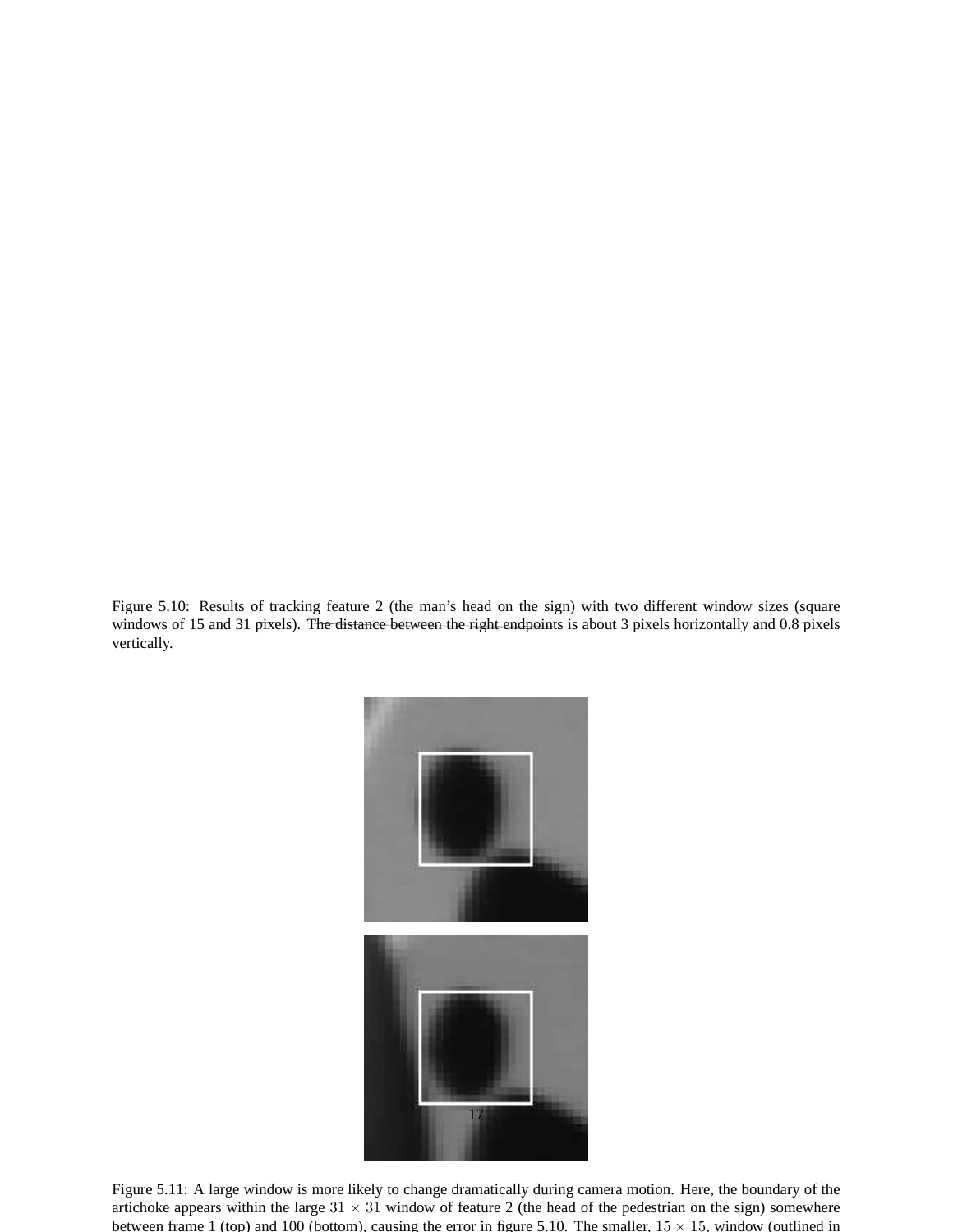# **Conclusion**

The main focus of our research on visual motion is the reconstruction of three-dimensional shape and motion from the motion of features in an image sequence, as outlined in the first two reports of this series [12], [13]. Many algorithms proposed in the literature for similar purposes assume that feature points are available from some unspecified "previous processing".

Of course, the validity of these algorithms, including ours, depends critically on whether this preliminary processing can actually be done. In this technical report, we have shown that it is possible to go from an image stream to a collection of image features, tracked from frame to frame.

We chose to use the window-based technique proposed in [6], because it is simple, fast, and gives accurate results if windows are selected appropriately.

The need for a careful choice of the windows to track is crucial, and we proposed a direct and effective solution to this problem. The proposed criterion, based on the size of the smaller eigenvalue of the tracking matrix  $G$ , is well justified by the nature of the tracking method. Furthermore, it subsumes previous feature selection criteria, in that it detects corners equally well as regions with high spatial frequency content, or with high second-order derivatives, or high values of intensity variance.

The experiments outlined in chapter 5, as well as those described in other reports in this series, show that the overall performance is good.

Of course, this method does not settle the issue of motion detection in image sequences. Window tracking requires good surface markings, can give rise to false measurements from windows along occluding boundaries, and yields relatively sparse results.

However, false measurements should probably be detected at a higher level in the processing chain, when measurements are combined into three-dimensional motion and shape estimates.

Also, results from surface markings are very accurate, typically to within one tenth of a pixel or better, and are therefore well suited for motion and shape estimation.

As to sparsity, if rich shape results are the goal, the shape and motion method will have to be complemented with other techniques for a denser reconstruction of surfaces. However, the number of features obtained in typical scenarios [13] is more than sufficient to obtain accurate motion results, and to initialize a dense shape map, to be used by other modules for a more detailed reconstruction of the visible surfaces.

### **Future Work**

As an agenda for future work on the detection and tracking of features in a stream of images, we now summarize the issues we left open in this report.

Two parameters need to be specified for detection and tracking: the size of the window and the detection threshold. We have argued that windows should be as small as possible, compatibly with good noise rejection. However, it has been shown [9] that a careful choice of the window size can improve performance considerably. It would be interesting to develop an inexpensive and automatic window size selection algorithm.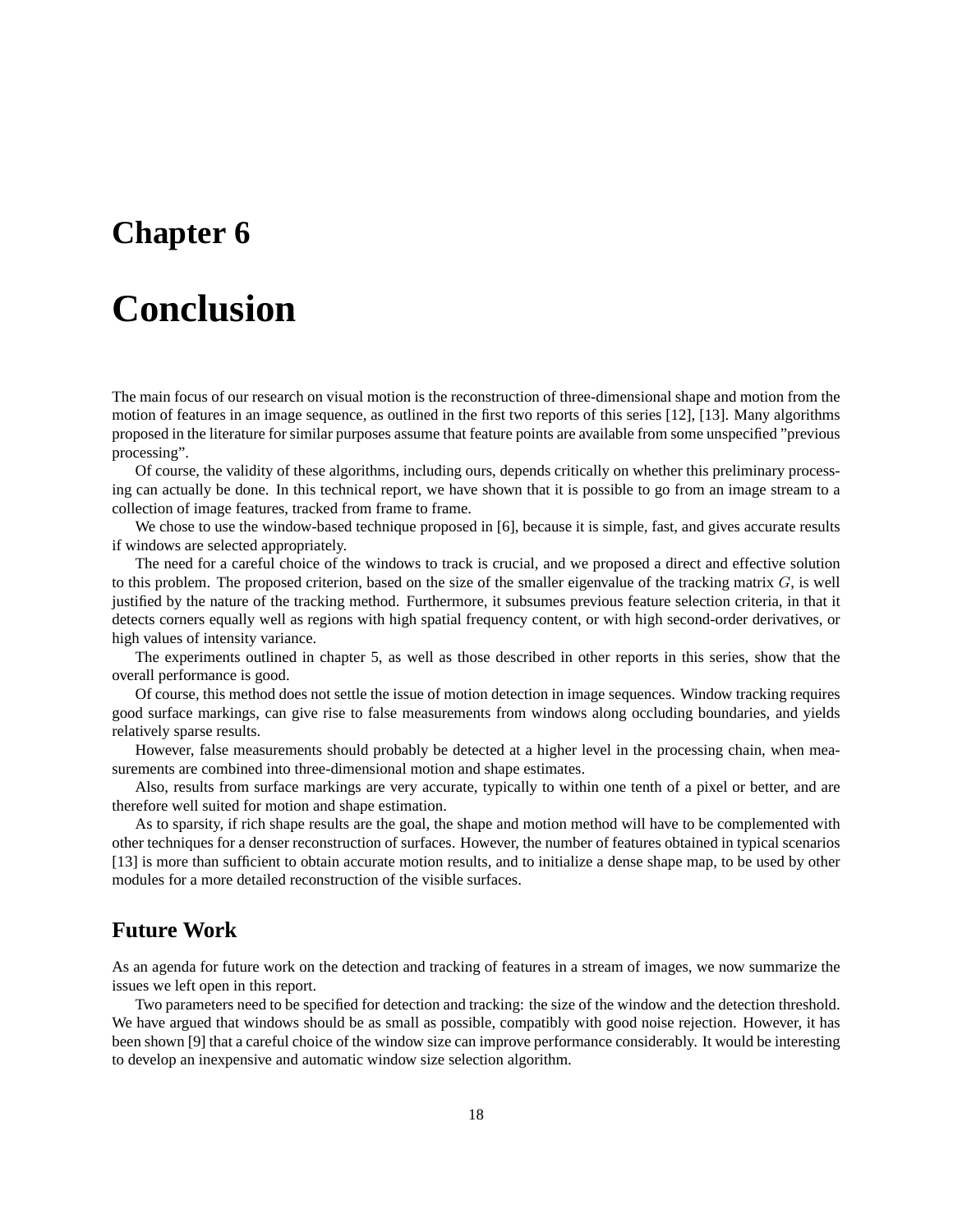The feature detection threshold was chosen in this report based on a histogram of the minor eigenvalues for the entire image (figure 5.4). Also this parameter should, in the future, be selected automatically.

In chapter 2, we argued that for small windows a pure translation model of image changes gives more reliable results than a model with more parameters. On the other hand, in chapter 5, we also conjectured that an affine transformation model would improve the discrimination power of the occlusion detector. This suggests a combined strategy: the translation model is more adequate for the registration of adjacent frames, while a more sophisticated transformation model is probably required when comparing distant frames (in the first and the current image), as done for the detection of occlusions. How far the occlusion detector can be improved by the affine transformation model is an interesting open question.

In the discussion of figure 5.5, we pointed out the asymmetric behavior of the feature selector for corner-like regions: the corner almost always appears along the boundary of the window. It would be interesting to explore this phenomenon. First of all, it should be determined whether this is at all a problem, that is, if it can cause features to be lost when images are very noisy. If so, it should be possible to add a feature stability criterion to the maximization of min $(\lambda_1, \lambda_2)$ : choose features so as to maximize the minor eigenvalue *and* the spatial stability of the feature in the presence of image noise. The exact formalization of this stability criterion, as well as the recipe for combining it with the eigenvalue maximization rule, are open research questions.

Finally, a complete investigation of the detection and tracking methods presented in this report requires a more thorough performance evaluation. First, the methods should be compared experimentally with those previously proposed in the literature. Second, performance should be measured for a large number of sequences in a more diverse set of situations.